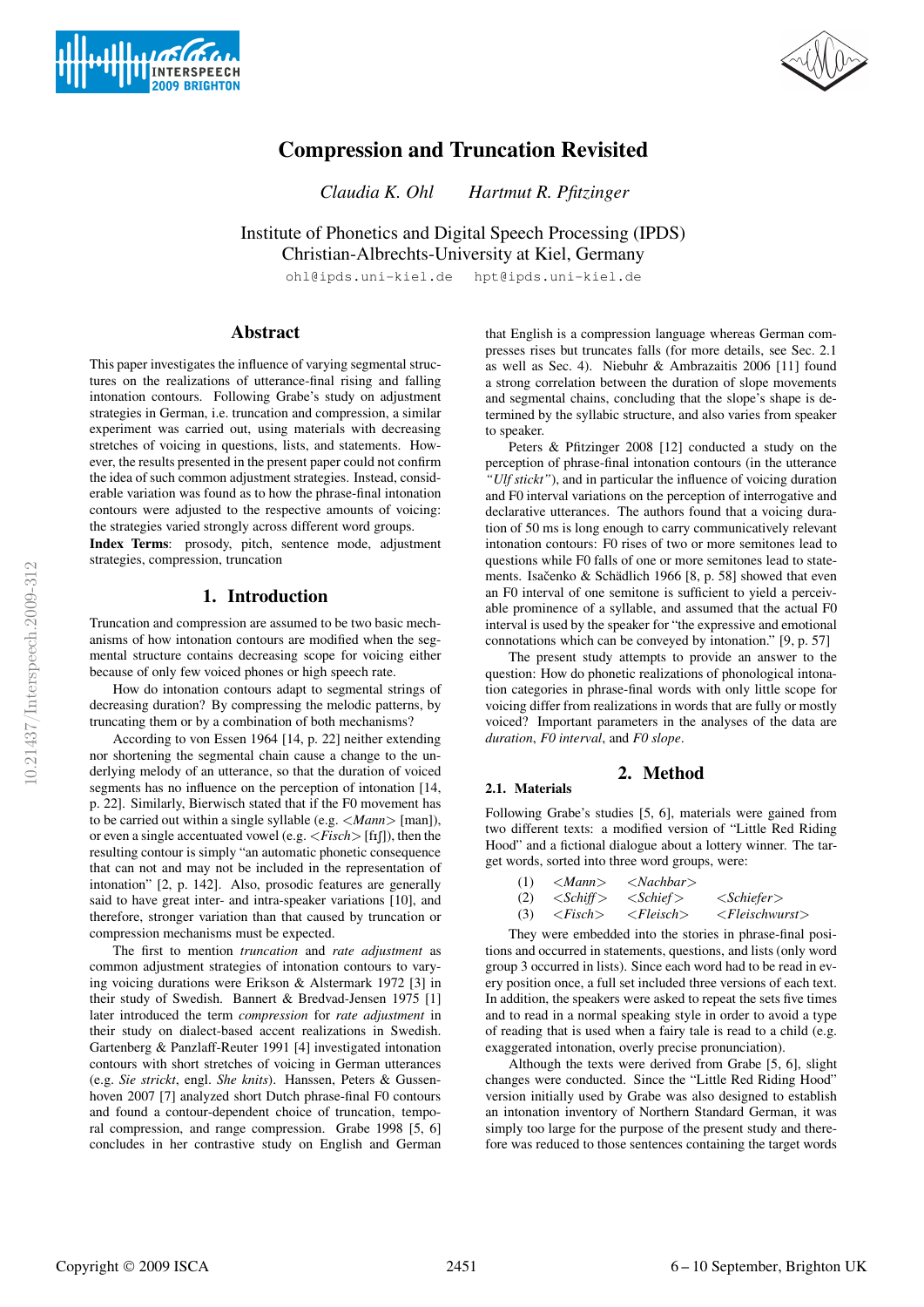

Figure 1: *Mean durations of all target words of all speakers.*

mentioned above. An introductory and a final sentence were added as well as a phrase containing a question variant, leading to a full set of sentence types (statement, question, list).

### **2.2. Subjects**

Ten subjects from northern Germany participated in the experiment, five female and five male. All were students at the Christian-Albrechts-University Kiel and aged between 23–36.

### **2.3. Analyses**

The recordings were made at the Institute of Phonetics and Digital Speech Processing (IPDS) in a highly sound-absorbent booth using a *Microtech Gefell M-940* large membrane condenser microphone and an *RME Fireface 800* soundcard at 24 bit amplitude resolution and 32 kHz sampling frequency.

A total number of 1650 target words was recorded (750 statement items, 750 question items, 150 list items). Acoustic parameters analyzed were duration and fundamental frequency. Phone and word segmentation was carried out manually. F0 contours were extracted by means of ESPS *get f0* [13] in 10 ms steps, transformed to semitones in order to facilitate the comparison of female and male speakers, and then stylized by firstorder polynomial regression which turned out to be more adequate than e.g. median filtering of the first and last five F0 values of a contour. All data processing were done with *Matlab* followed by statistical analyses carried out using *SPSS*. Independent variables were: *sentence type* (*ST*: statement, question, list), *gender* (male, female), *speaker*, *word*, and *repetition*. Dependent variables were: *F0 beginning*, *F0 end*, and *F0 interval*.

#### **3. Results 3.1. Duration**

Fig. 1 shows the duration differences of the words' voiced stretches within the corresponding word groups: <*Schiff* >, <*Fisch*>, and <*Mann*> are in all cases shorter than the other longer words in their word groups. <*Schief* > and <*Fleisch*> are always longer than <*Schiff* > and <*Fisch*> and at the

| Relation $\parallel$ S < O S > O S = O $\parallel$ O < L O > L O = L $\parallel$ S < L S > L S = L |    |  |  |  |  |
|----------------------------------------------------------------------------------------------------|----|--|--|--|--|
| Female II                                                                                          | 28 |  |  |  |  |
| Male                                                                                               |    |  |  |  |  |

Table 1: *Frequency of the type of duration differences between words in statements (S), questions (Q) and lists (L), grouped according to gender. "*>*" stands for "longer than", "*<*" for "shorter than", and "=" for "equal to".*



Figure 2: *Mean F0 intervals in all target words for all speakers.*

same time shorter than <*Schiefer*>, <*Fleischwurst*>, and <*Nachbar*>.

A comparison of sentence types (see Fig. 1) reveals that the mean duration of words in questions and lists is longer than in statements, i.e. duration increases when contours rise, but decreases when they fall. Among the rising contours, questions and lists, the duration differences vary.

Table 1 presents the frequencies of the type of duration differences between statements, questions, and lists, e.g., if a statement or a question is longer more frequently. Grouping the speakers according to gender reveals that in the case of statement-question-relations, the realizations of male speakers were more consistent than those of female speakers. The larger amount of statement-question-relations (40) can be accounted for by sentence type: every word occurs as a question and a statement (5 female or male subjects  $\times$  8 words), whereas comparisons for list items (15) could only be made for word group 3 (5 female or male subjects  $\times$  3 words).

### **3.2. F0 interval**

F0 interval is the difference between the lowest and the highest reliably measurable F0 values within a word. Since the F0 contours in the target words used in this study turned out to never consist of complex tones, first-order polynomial regression was sufficient to reliably extract F0 beginning and F0 end values as well as their interval. Fig. 2 shows the F0 intervals averaged over all speakers. Table 2 shows the absolute F0 intervals in order to allow for comparing the effect of the sentence types, irrespective of changes into the negative or positive.

Obviously, the three word groups adjust differently to different word durations. While in the case of word group 1 (<*Mann*> vs. <*Nachbar*>) absolute F0 interval increases for statements and decreases for questions (see Table 2), word group 2 (<*Schiff* >, <*Schief* >, <*Schiefer*>) acts differently: with increasing word duration, F0 interval increases for ques-

| Word:                            | Mann  | Nachbar |         | Schiff |              | Schief | Schiefer |
|----------------------------------|-------|---------|---------|--------|--------------|--------|----------|
| Statement:<br>Question:          |       | 10      |         |        |              | 10     | 14<br>10 |
| Word:                            | Fisch |         | Fleisch |        | Fleischwurst |        |          |
| Statement:<br>Question:<br>List: |       |         | 12      |        | 10           |        |          |

Table 2: *Mean F0 interval magnitudes in all target words according to sentence type.*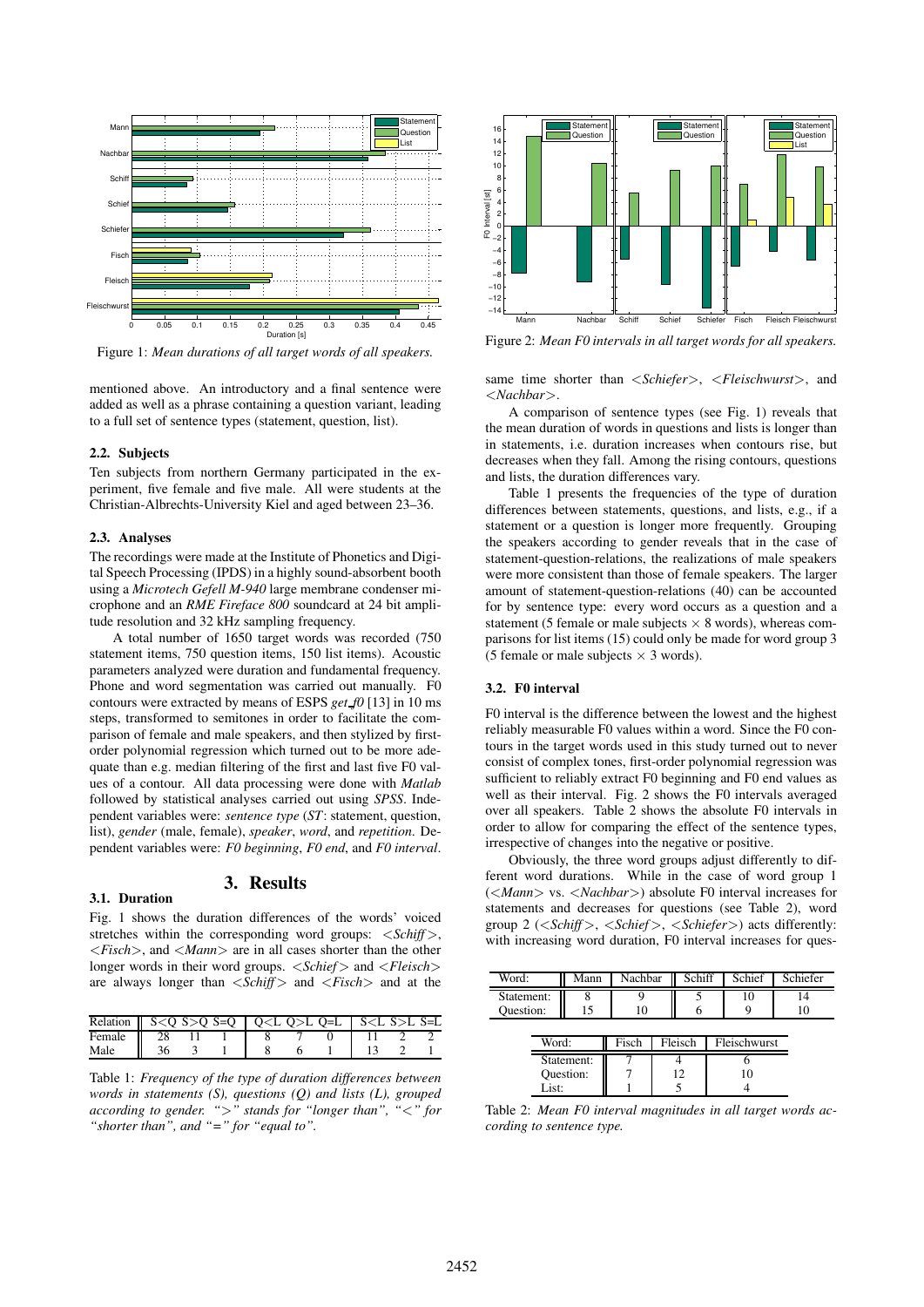

Figure 3: *Mean F0 contours in all target words for all speakers.*

tions and statements. However, word group 3 (<*Fisch*>, <*Fleisch*>, <*Fleischwurst*>) displays yet a different scheme: the shortest word has the lowest F0 interval, while, in the case of rises (questions and lists) the greatest F0 interval can be found with the word <*Fleisch*>; in between lies the longest word of this group. For the statement variants, <*Fleisch*> has the lowest F0 interval, the highest occurs in the shortest word <*Fisch*>, and the longest word lies between the two.

For the parameter *F0 interval* a univariate ANOVA with the factors *sentence type* (*here:* statement and question), *word* and *gender* was carried out. The results are given in Table 3. Of the two main effects, as expected *sentence type* has the greatest effect on F0 interval with an explained variance of 53%. The other effect, *word* together with *ST\*word*, explains 7% of the variance clearly indicating a surprisingly strong word effect.

In order to include all sentence types in the statistics, another ANOVA was carried out, using the same factors as before, but additionally containing the list items and by that reducing the factor *word* to word group 3. The results are presented in Table 4. Again, *sentence type* has the greatest effect on F0 interval accounting for 69% of the explained variance. In this case *word* accounts for 5% of the observed variance. In addition, there is an *ST\*gender* interaction explaining 2% of the variance.

| F0 interval    | df |          |              | expl. variance |
|----------------|----|----------|--------------|----------------|
| ST             |    | 4571.900 | < 0.001      | 53.29%         |
| Word           |    | 682.444  | < 0.001      | 2.98%          |
| Gender         |    | 41.724   | 0.135        | 0.03%          |
| ST*Word        |    | 894.917  | < 0.001      | 3.91%          |
| ST*Gender      |    | 1093.700 | < 0.001      | 0.68%          |
| Word*Gender    |    | 18.989   | 0.418        | 0.08%          |
| ST*Word*Gender |    | 221.848  | $<\!\!0.001$ | 0.97%          |

Table 3: *ANOVA of* F0 interval *with the factors* sentence type *(*ST *here: statement, question),* word *(here: all), and* gender*.*

| F <sub>0</sub> interval | df | F       |         | expl. variance |
|-------------------------|----|---------|---------|----------------|
| <b>ST</b>               |    | 551.178 | < 0.001 | 68.90%         |
| Word                    | 2  | 37.449  | < 0.001 | 4.68%          |
| Gender                  |    | 5.044   | 0.025   | 0.32%          |
| ST*Word                 | 4  | 2.475   | 0.044   | 0.62%          |
| ST*Gender               | っ  | 15.158  | < 0.001 | 1.89%          |
| Word*Gender             | っ  | 2.306   | 0.101   | 0.29%          |
| ST*Word*Gender          |    | 4.236   | 0.002   | $1.06\%$       |

Table 4: *ANOVA of* F0 interval *with the factors* sentence type *(here: statement, question, list),* word *(here:* <*Fisch*>*,* <*Fleisch*>*,* <*Fleischwurst*>*), and* gender*.*

## **3.3. F0 slope, F0 beginning, and F0 end**

F0 slopes, i.e. the degree of rising or falling of the fundamental frequency, are displayed in Fig. 3. The panels show the effect of sentence type and its interaction with different words on the stylized F0 contour, combining measured and averaged voicing durations and F0 intervals. The initial value for every word in every position was set to zero to allow for a visual comparison.

In the word groups 1 (<*Mann*>, <*Nachbar*>) and 3 (<*Fisch*>, <*Fleisch*>, <*Fleischwurst*>) all words in statements and questions have steeper F0 slopes if they have shorter voicing durations. However, in word group 2, the F0 contour of the shortest word <*Schiff* > is achieved by exact truncation of the F0 contour of the word <*Schief* > and retains its F0 slope, whereas in word group 3, and only in the case of statements, the F0 contour of the shortest word <*Fisch*> is adjusted by increasing the steepness of the F0 slope and ending on an even lower F0 level than in <*Fleisch*> and <*Fleischwurst*>. Furthermore, the F0 slopes of the words produced in list context show a rather inhomogeneous scheme. Obviously, Fig. 3 appears to suggest word-dependent choices of adjustment strategies in statements, questions, and lists.

For the parameters F0 beginning and F0 end two univariate ANOVAs with the factors *sentence type* (*here:* statement and question), *word* and *test subject* were carried out. The results are given in Table 5. At F0 beginning all factors as well as their interactions were significant. As expected, the factor *test subject* accounted for the greatest amount of variance, i.e. 35%. Remarkably, 14% of the variance could be explained by *sentence type* indicating that subjects also adjust the start point of F0 according to sentence type. For F0 end also all factors as well as their interactions were significant. The factor *sentence type* could explain 31% of the observed variance and *test subject* explained another 24%. A univariate ANOVA including all three sentence types yielded similar results.

# **4. Discussion**

What are the consequences regarding the underlying question of how phonetic realizations in words with little scope for voicing differ from those with greater amounts of voicing?

It is self-evident that realizations of intonation contours in utterances with only little scope for voicing will include

| $\overline{F0}$ beginning | df | F        | p       | expl. variance |
|---------------------------|----|----------|---------|----------------|
| ST                        | ı  | 2230.124 | < 0.001 | 13.79%         |
| Word                      | 7  | 226.587  | < 0.001 | 9.81%          |
| Subi                      | 9  | 625.922  | < 0.001 | 34.84%         |
| ST*Word                   | 7  | 49.762   | < 0.001 | 2.15%          |
| ST*Subi                   | 9  | 42.045   | < 0.001 | 2.34%          |
| Word*Subj                 | 63 | 3.669    | < 0.001 | 1.43%          |
| ST*Word*Subi              | 63 | 4.747    | < 0.001 | 1.85%          |
|                           |    |          |         |                |
| $\overline{FO}$ end       | df | F        | р       | expl. variance |
| <b>ST</b>                 |    | 4511.281 | < 0.001 | 30.84%         |
| Word                      | 7  | 49.999   | < 0.001 | 2.39%          |
| Subi                      | 9  | 395.301  | < 0.001 | 24.32%         |
| ST*Word                   | 7  | 64.141   | < 0.001 | 3.07%          |
| ST*Subj                   | 9  | 26.147   | < 0.001 | 1.61%          |
| Word*Subj                 | 63 | 4.004    | < 0.001 | 1.72%          |
| ST*Word*Subi              | 63 | 4.982    | < 0.001 | 2.15%          |

Table 5: *ANOVA of* F0 beginning *(top) and* F0 end *(bottom) with the factors* sentence type *(*ST*, here: statement, question),* word *(here: all), and* test subject*.*